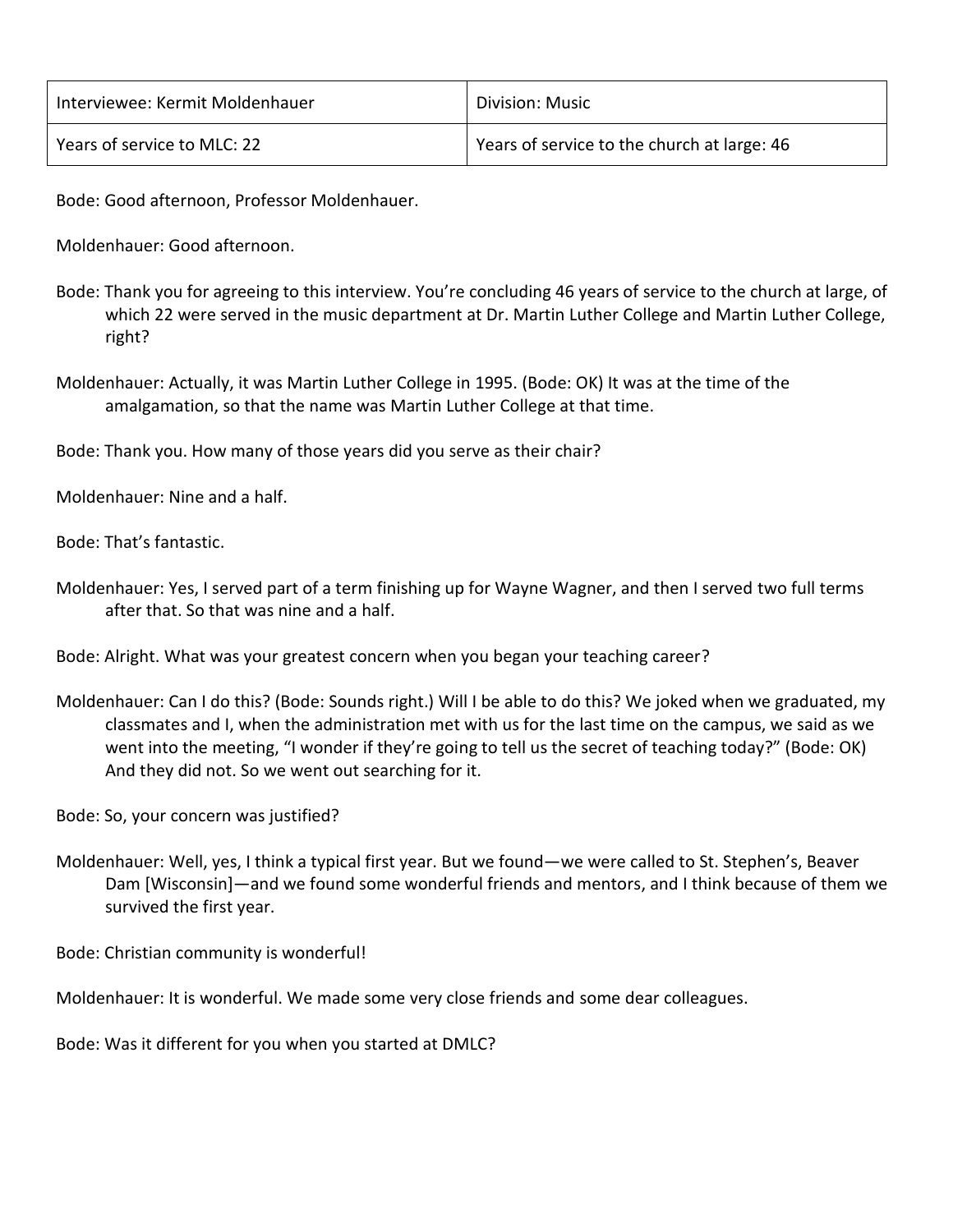Moldenhauer: You mean as a student?

Bode: As to your concerns?

Moldenhauer: Oh, my concerns. I think we were too young to realize what we were getting into. I think we knew what we wanted to teach, but we had no idea what we were really getting into. So, I think we were typical high school seniors coming in, saying, "Oh, this'll be fun."

Bode: Ok. What in your time in the ministry makes you want to recommend ministry to others?

- Moldenhauer: I think probably those times when the Lord gave you a little, little window into His work—the work of the Holy Spirit—and you would see or hear someone speak about the Gospel and their appreciation for having found it. And sometimes that was a student, and sometimes it was somebody listening to your choir. Those are really the special moments. Just a little window into what is going on in the spiritual realm that we can't see.
- Bode: I think especially when people have the courage to tell you.
- Moldenhauer: Yeah, when they do—and that doesn't happen all that often, but those are really special moments.
- Bode: So, what was your favorite, or not favorite, course to teach, and why?
- Moldenhauer: Oh, the favorites are very easy: College Choir, directing the College Choir, became a huge part of my life. (Bode: College Choir is both men and women?) It's both men and women, yep. That ministry of taking the Gospel out in song—that became just a huge part of my life and something I would look forward to doing every single day. It was just wonderful. The other one is Lutheran Worship, teaching Lutheran Worship. I think I accepted the call mainly because of Lutheran Worship, teaching Lutheran Worship. My call here was to start a men's choir on campus and to teach Lutheran Worship, and then, as all calls are, to do whatever else needs to be done. (Bode: Yes.) But I think I accepted the call mainly because of Lutheran Worship, to be able to teach that.

Bode: Tell me a little bit about Lutheran Worship, just a little bit.

- Moldenhauer: Sure. Lutheran Worship is a course that teaches the theology that stands behind our worship practice, and it's for all the education majors on the campus and the staff ministry majors on the campus. So, it would touch a lot of students, and it was fun to see some light bulbs go on as we talked about that. A combination of theology and practice in worship. It was something very, very unique to the campus and a privilege to teach that.
- Bode: Excellent. What major changes have you seen at MLC during your time here? (Moldenhauer: Changes at MLC? And how do you evaluate them?) Yes, or see them, yes?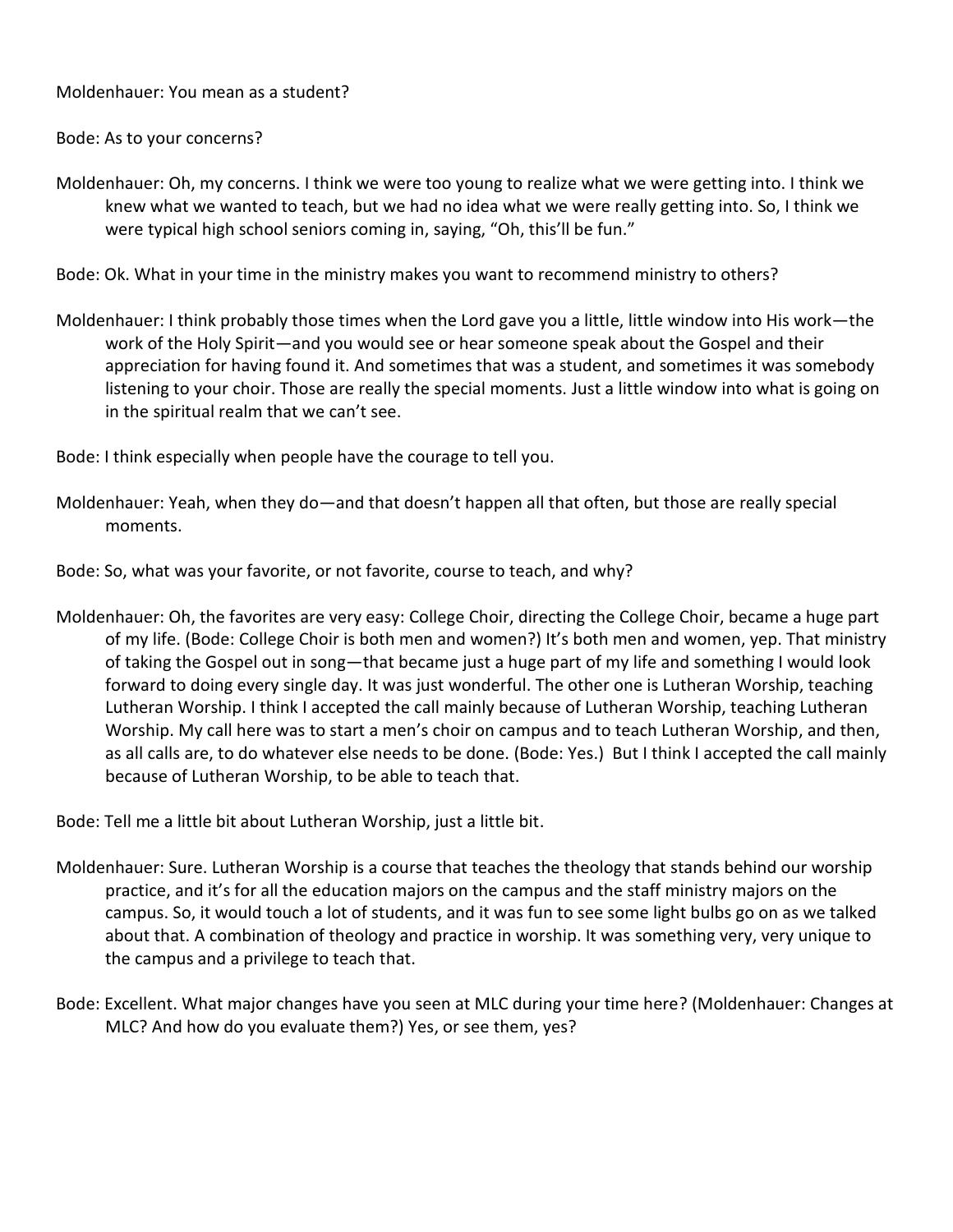Moldenhauer: I suppose the biggest change, the very biggest, was the introduction of licensure on the campus and the impact that that had on the whole curriculum and the whole school. I mean, it is such a dramatic shift from 1995 until now. I suppose my evaluation is mixed on that. I understand that out in the field, parents are looking for teachers with qualifications, and they look to licensure as part of that qualification. But on the downside, I think the faculty spends more time talking about licensure than about ministry. And I know no one really thinks this, but if you listen to the amount of talk, it seems like ministry takes a back seat to licensure—just about the amount of words that are spent in a meeting or so forth. So, I am a little worried about that shift as far as the school, I mean I don't think it's in any danger, but it just seems like a definite shift to me. I guess one of those concerns I have. So, that was a huge change.

Bode: It sounds like it, yes.

- Moldenhauer: I suppose the other big change was the way the institution handles administration; the introduction of the structure of vice-presidents and academic deans. That all changed between 1995 and now, and that whole—the whole governance thing—changed on campus. So, and again, there are plusses and minuses. I think it's much more efficient than it was. On the other end of it, I don't know that the faculty has as much say about what goes on on the campus as we used to. So, it's plusses and minuses.
- Bode: I would say there's truth in that as well. That's a great insight. So, let's pick a favorite memory. You can either choose, or tell me both, student or professor.
- Moldenhauer: Can I give you an event? (Bode: Absolutely.) The choir tour to Mexico was by far one of the big, big highlights. (Bode: What year was that?) That was 2008, and we took the choir to Mexico and sang some concerts in Mexico, and the reaction of the people in Mexico to us being there was kind of overwhelming. Overwhelmingly positive. The students came back from that trip and the talk on the bus was all about mission work, doing mission work. So I felt like we came back with 60 missionaries in the bus. So, to see that happen with the students and to hear the reaction of the people out in the field, that was really very, very special.

Bode: Did you have any music in Spanish?

Moldenhauer: We did, we did. We had a few things in Spanish and we also had asked the pastors in Mexico what the favorite hymn of the Mexicans, of the Mexican Lutherans, what is their favorite hymn. Without blinking an eye, they said "What a Friend We Have in Jesus." Which I was not prepared for. I was thinking that it would be a Spanish hymn, but it was "What a Friend We Have in Jesus." So, we programmed "What a Friend We Have in Jesus" for that tour, and in the concerts, especially one in Torreon, Mexico, we were singing "What a Friend We Have in Jesus," and we're doing this in English, but behind me, unannounced and uninvited, are people singing along in Spanish. (Bode: Fabulous!) It was marvelous, it was one of those memorable moments that will live with you.

Bode: So, speaking of the music, how do you go about picking music for your choirs?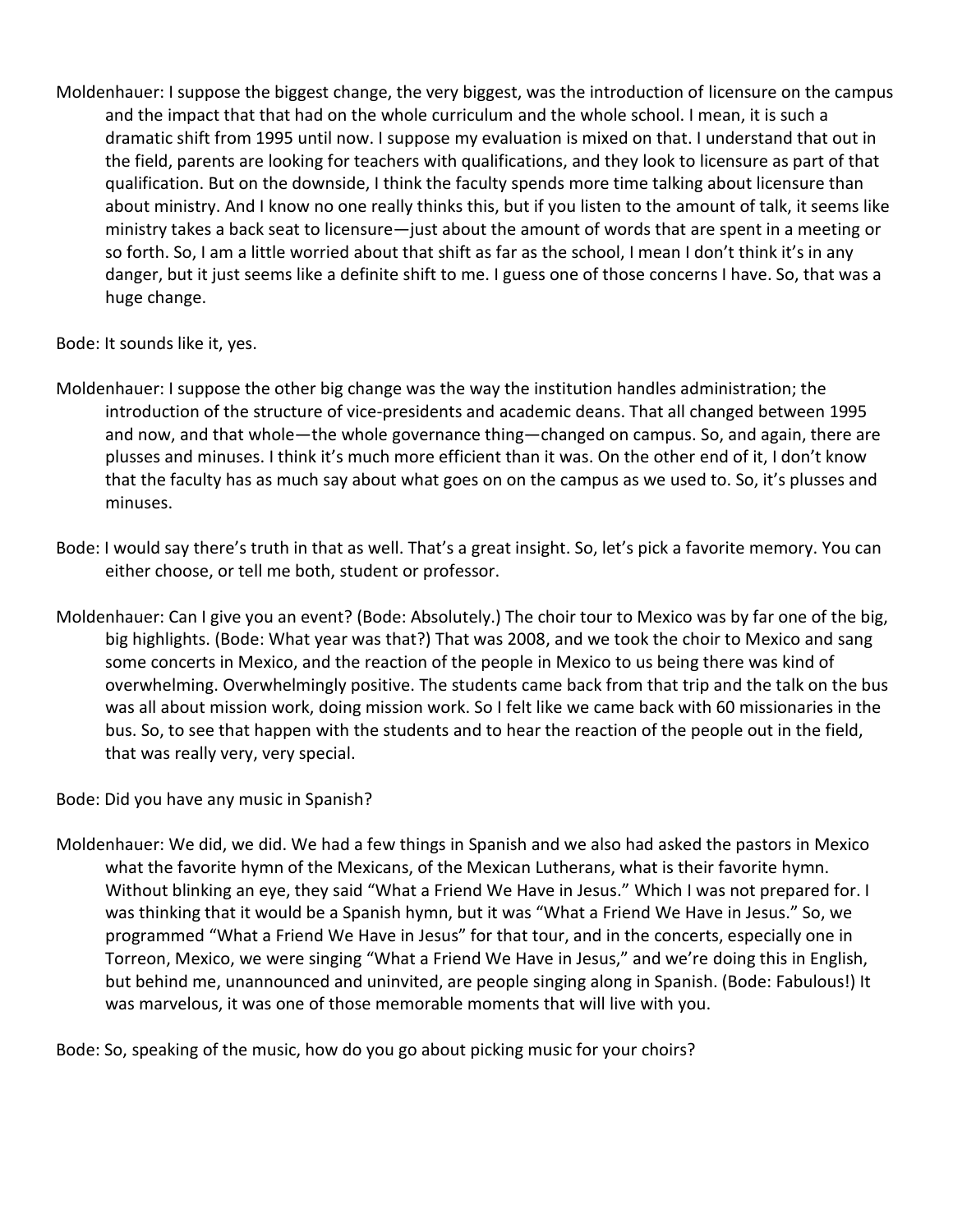Moldenhauer: That's a good question. So, I have a couple parameters: I suppose the first one is, the Gospel has to be there—it must have enough content. I tell students in Lutheran Worship or in conducting classes, if you pick something that you are going to put into somebody else's memory bank, it better be worthwhile of being there. So, how much Gospel content is there, or how does it fit into a program of Gospel? That's probably the highest. And then on the music end, I would always look for things that I knew they could do easily, but then also some things that would stretch them beyond what they thought they could do. To do both ends, so that there was a variety of things they could do. So that kind of breadth of music, and then styles of music within that, and then kind of over-arching all of that is the Gospel here in all of this.

Bode: Do you think your style has changed from 1995?

- Moldenhauer: As far as picking music? Well, I supposed some of it reflects what's published today, compared to what was published back in 1995, and that has changed. The choral world has changed a lot, and I think programming has reflected that. I think having variety in the program, that probably hasn't changed. You know—to have some historic things, some favorites of the people that are coming to listen, and having some brand new things, some brand new sounds—I don't think that's changed. That part's stayed the same.
- Bode: I understand that we are humble Christians, but I still want to ask. One or two of your proudest professional accomplishments—after all, we have to have some goals. So what are some things you think of that you're happy have occurred?
- Moldenhauer: Well, one was to be involved with the chapel on the campus, building the new chapel on the MLC campus. (Bode: Oh, yes!) I was privileged to serve as chair for that and to be involved with that project that is now a permanent part of the campus. That was quite the privilege, to be able to be part of that. So, I suppose that's kind of high on my list, if I think back, of things that are memorable. I suppose the other one might be a composition, "Christ Jesus Lay in Death's Strong Bands," which is an Easter hymn that's a new tune for an old hymn that has gotten some use in the church body. I suppose that's kind of fun to hear.

Bode: Oh yes, certainly. Anything else that you'd like to share with us?

Moldenhauer: Oh, I think that's enough!

Bode: Alright. So, your plans for retirement?

Moldenhauer: My plans for retirement. Well, we are moving to Waupaca, Wisconsin. (Bode: Family there?) Yeah, my wife has some relatives within the area, some siblings. But a bigger issue for us is to be within driving distance of Luther Prep School, because we have grandchildren there or will have. We have grandchildren there now, and will have grandchildren there for quite a while. And we have a son in Madison—also wanted to be within driving distance of him. And then, we like the area. So, we're